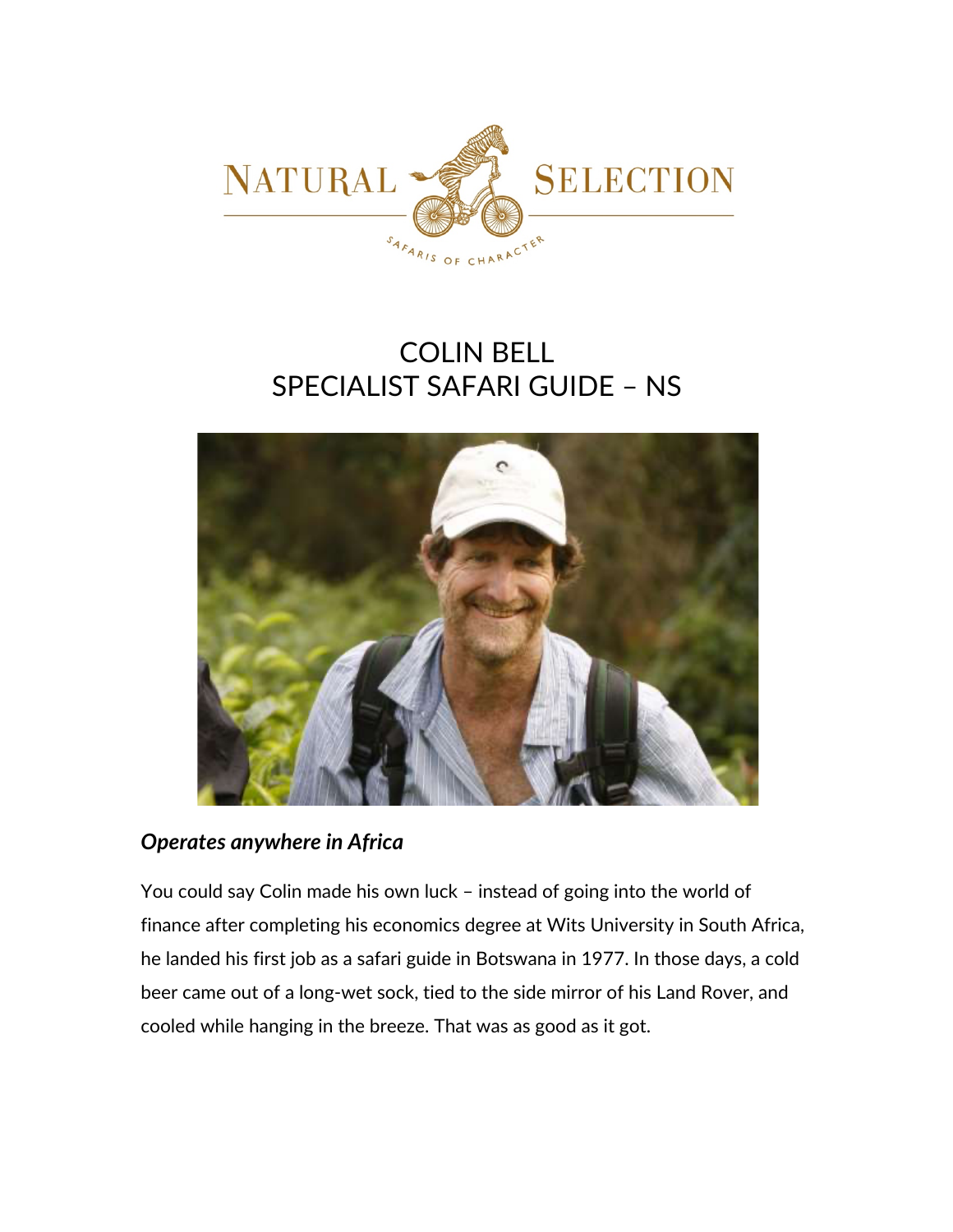In 1983 Colin co-founded Wilderness Safaris which, over the decades it grew to own camps and lodges across seven countries, managing over 2 million hectares of prime wilderness lands. One of Colin's career successes that he is most proud of at his time at Wilderness was to initiate some of the very first sustainable partnerships between impoverished remote rural communities and safari companies that created the blueprint for community owned conservancies right around Southern Africa as well initiated the process (and signed the first cheque) that resulted in the successful reintroduction of both black and white rhino back into the wilds of the Okavango Delta.

Colin sold his shares in Wilderness over 15 years ago and was one of the chieffounders of Natural Selection which was created as a conservation-driven tourism company. He believes that wildlife enriches our lives and makes us caring, nurturing, human beings. Colin has co-authored two books on wildlife and the environment - *Africa's Finest*, about the good, the bad and the ugly of the safari tourism industry (along with solutions for true sustainability) and *The Last Elephants* – a Smithsonian published book of the plight of elephants right around Africa.

## *Years of guiding experience*

Colin has an impressive 41 years of guiding experience.

## *Regional knowledge and expertise*

Botswana, Okavango Delta, Africa.

## *Ideal for accompanying*

multi-generation family travel, couples, small groups, journalists.